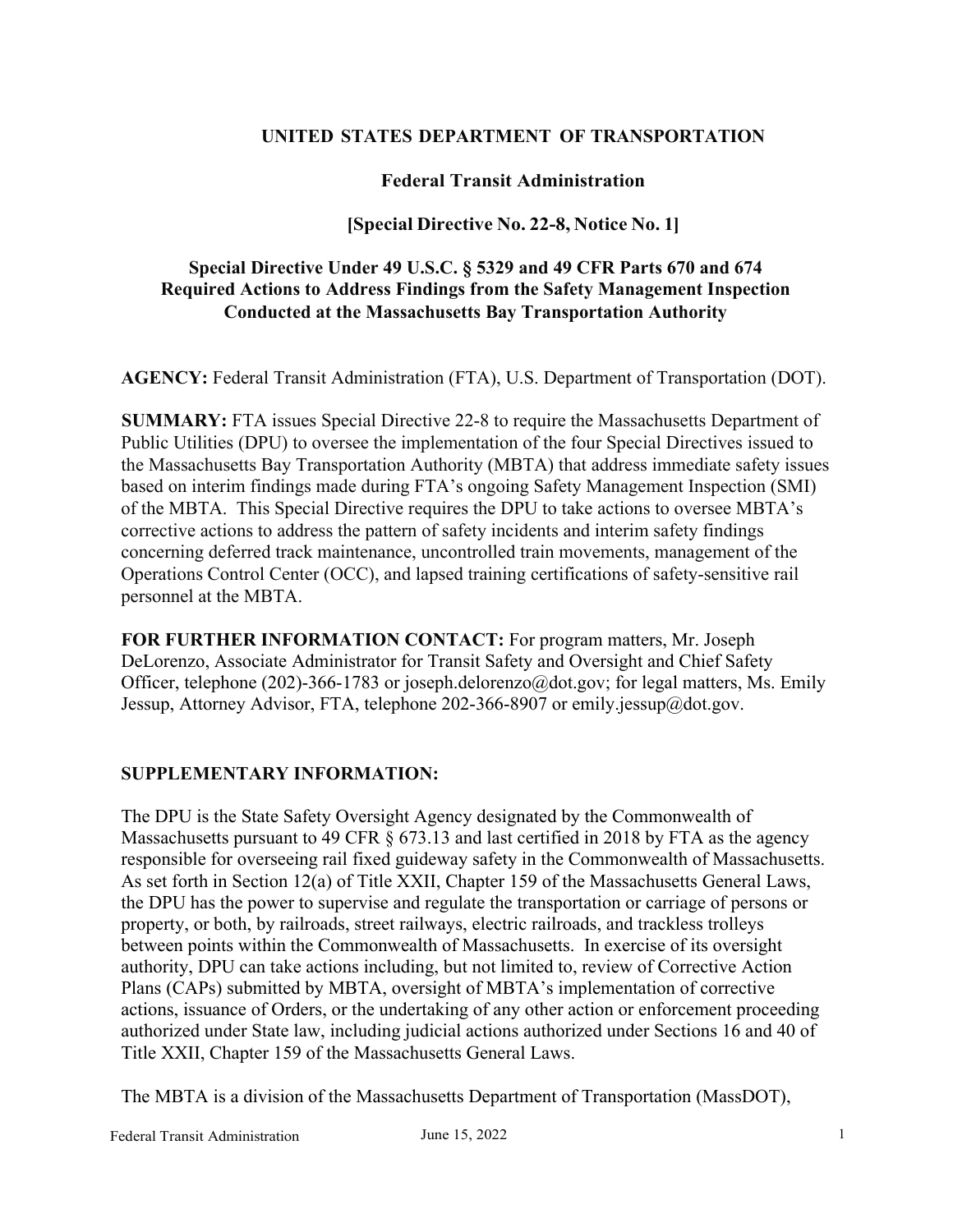providing heavy rail (subway), bus, commuter rail, ferry, and paratransit service to eastern Massachusetts and parts of Rhode Island. While MBTA has recently embarked on a significant program of capital improvements, the agency faces challenges in maintaining its aging infrastructure in a state of good repair and managing the ongoing operations of its complex equipment and systems. These challenges require greater focus, assessment, and resource prioritization, at all levels of MBTA to ensure that the system remains safe for both passengers and workers. Because of the MBTA's ongoing critical safety challenges, FTA undertook a Safety Management Inspection (SMI) that commenced in April 2022. The SMI is focused both on MBTA's rail transit operations and maintenance programs and on DPU's effectiveness and role as State Safety Oversight Agency.

This Special Directive to the DPU is based on several areas of concern. In October 2019, FTA conducted an audit of DPU's SSO program, issuing 16 findings of non-compliance, of which nine have been closed. The DPU submitted Corrective Action Plans (CAPs) to FTA to address the seven findings that remain open. The fact that those seven findings remain open gives rise to concerns regarding the DPU's ability to effectively oversee the MBTA's compliance with its own practices and procedures. The seven unresolved findings include procedures for addressing roadway worker protection, track maintenance, identification and analysis of hazards, investigations and root-cause analysis of accidents, and the MBTA's development of CAPs. In a letter dated March 14, 2022, FTA directed DPU to submit revised CAPs to address the seven open findings, which they submitted on April 25, 2022.

Despite these and other actions that the DPU has taken since October 2019 to address FTA's audit findings, it must exercise more robust oversight authority given MBTA's ongoing safety events and compliance issues with its own safety procedures.

The DPU is responsible for tracking an increasing number of CAPs that address safety-critical concerns at the MBTA. The number of CAPs has expanded from 4 in 2019, to 12 in 2020, to 42 in 2021. FTA is concerned that the DPU has not effectively utilized its existing regulatory and statutory enforcement authority to ensure the timely resolution and closure of these CAPs.

This Special Directive identifies immediate actions that DPU must take to provide effective safety oversight of MBTA's rail transit operations to ensure the safety of the MBTA's riders and employees. Consistent with 49 CFR Part 674, FTA will monitor the adequacy of the DPU's oversight activities and ensure that the MBTA is implementing safety-critical required actions to address FTA's immediate safety concerns.

In addition, FTA will provide technical assistance to the DPU as it initiates appropriate actions to ensure timely progress towards exercising effective oversight of the MBTA as the transit agency meets the requirements outlined in the four Special Directives issued today.

# **DIRECTIVE AND REQUIRED ACTIONS:**

In accordance with 49 U.S.C. § 5329 and 49 CFR Part 670, FTA directs DPU to take the following actions: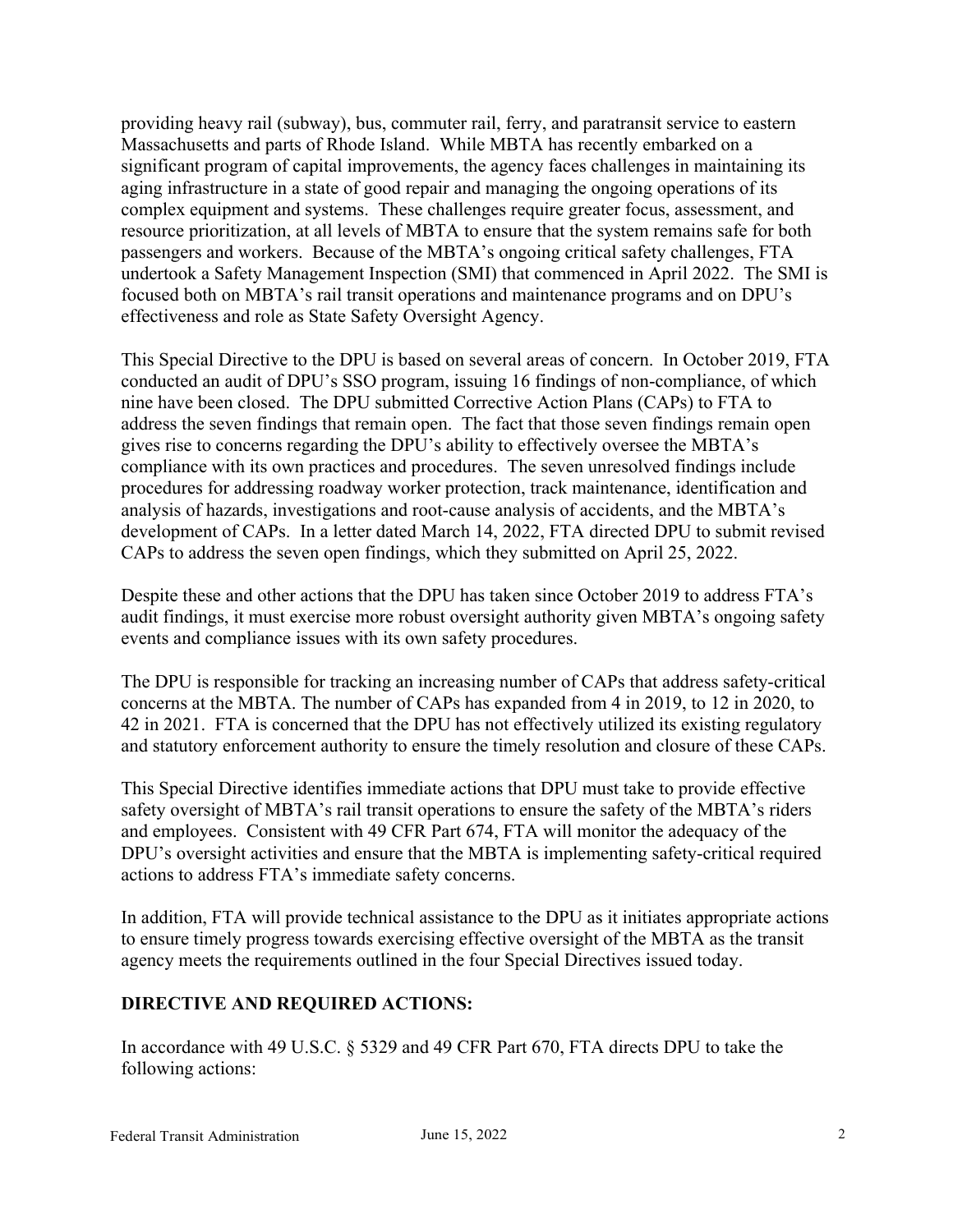- 1. Take immediate action pursuant to Section 150.07(7) of Title 220 of the Code of Massachusetts Regulations to ensure the MBTA's timely implementation of FTA Special Directives 22-4, 22-5, 22-6, and 22-7. These actions include, but are not limited to, review of Corrective Action Plans submitted by MBTA, oversight of MBTA's implementation of corrective actions, issuance of Orders, or undertaking any other action or enforcement proceeding authorized under State law, including judicial actions authorized under Sections 16 and 40 of Title XXII, Chapter 159 of the Massachusetts General Laws.
- 2. Fully address FTA's open non-compliant audit findings of DPU's Program.

The DPU must identify the specific activities that it will undertake to ensure the MBTA's completion of the required actions, a milestone schedule for completion of the MBTA's required actions, and the parties at the DPU and MBTA responsible for completing the required actions. In addition, the DPU must develop and submit a Corrective Action Plan to FTA to address how it intends to ensure the MBTA's completion of the required actions.

FTA will review and approve (with revisions as necessary) DPU's Corrective Action Plan and will monitor the DPU's progress in addressing each finding and required action.

FTA will conduct weekly meetings with DPU to review the MBTA's weekly progress reports and the DPU's progress in effectively exercising its oversight responsibilities until such time as FTA determines that these meetings are no longer needed or may be conducted with less frequency.

Beyond the required actions described above, FTA makes the following findings and directs the DPU to take the following specific actions:

| <b>FINDINGS AND REQUIRED ACTIONS</b> |                                                               |                        |                                                                                                                                                                                                                                                      |  |
|--------------------------------------|---------------------------------------------------------------|------------------------|------------------------------------------------------------------------------------------------------------------------------------------------------------------------------------------------------------------------------------------------------|--|
|                                      | <b>Finding</b>                                                |                        | <b>Required</b><br><b>Actions</b>                                                                                                                                                                                                                    |  |
| Finding 1                            | The DPU has not ensured that<br>the MBTA maintains its track. | FTA-<br>DPU-<br>22-001 | For each of the nine findings FTA issued<br>to the MBTA in Special Directive 22-4<br><b>Related to Track Maintenance:</b>                                                                                                                            |  |
|                                      |                                                               |                        | The DPU must independently<br>٠<br>review and assess the CAPs<br>received by the MBTA. The DPU<br>must provide documentation to FTA<br>that demonstrates how the DPU<br>assessed and determined the CAP<br>was sufficient to address the<br>finding. |  |
|                                      |                                                               |                        | The DPU must identify any existing<br>$\bullet$<br>findings and associated CAPs the                                                                                                                                                                  |  |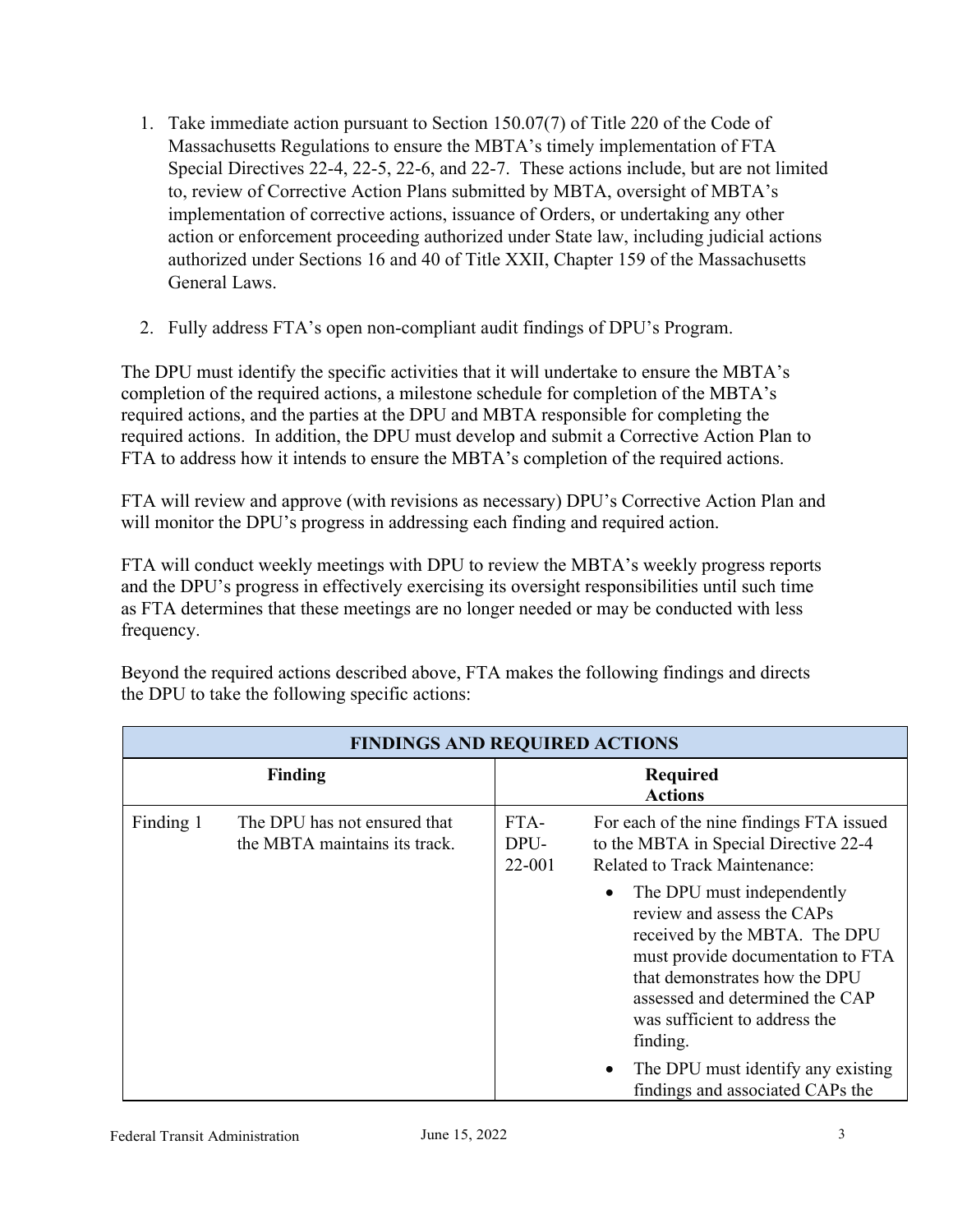|           |                                                                                                                              |                        | DPU has already issued to the<br>MBTA and must ensure that these<br>findings and CAPs are deconflicted<br>from the new findings issued due to<br>FTA Special Directive 22-4. FTA's<br>findings and subsequently approved<br>CAPs supersede any prior<br>inconsistent CAPs from the DPU.<br>The DPU must provide to FTA an<br>$\bullet$<br>inspection and verification plan that<br>outlines the processes and<br>procedures the DPU will utilize to<br>close each CAP. |
|-----------|------------------------------------------------------------------------------------------------------------------------------|------------------------|------------------------------------------------------------------------------------------------------------------------------------------------------------------------------------------------------------------------------------------------------------------------------------------------------------------------------------------------------------------------------------------------------------------------------------------------------------------------|
|           |                                                                                                                              |                        | The DPU must provide to FTA a<br>plan for the DPU to utilize its<br>enforcement authority if MBTA<br>fails to adequately address any<br>approved CAPs.                                                                                                                                                                                                                                                                                                                 |
|           |                                                                                                                              |                        | The DPU must attend the meetings<br>FTA will hold with MBTA as a<br>result of Special Directive 22-4.                                                                                                                                                                                                                                                                                                                                                                  |
| Finding 2 | The DPU has not ensured that<br>the MBTA has sufficient policies<br>and procedures to address<br>unintended train movements. | FTA-<br>DPU-<br>22-002 | For each of the three findings FTA issued<br>to the MBTA in Special Directive 22-5<br>Related to Unintended Train Movements:<br>The DPU must independently<br>$\bullet$<br>review and assess the CAPs<br>received by the MBTA. The<br>DPU must provide<br>documentation to FTA that<br>demonstrates how the DPU                                                                                                                                                        |
|           |                                                                                                                              |                        | assessed and determined the CAP<br>was sufficient to address the<br>finding.<br>The DPU must identify any                                                                                                                                                                                                                                                                                                                                                              |
|           |                                                                                                                              |                        | existing findings and associated<br>CAPs the DPU has already issued<br>to the MBTA and must ensure<br>that these findings and CAPs are<br>deconflicted from the new<br>findings issued due to FTA<br>Special Directive 22-5. FTA's<br>findings and subsequently<br>approved CAPs supersede any<br>prior inconsistent CAPs from the                                                                                                                                     |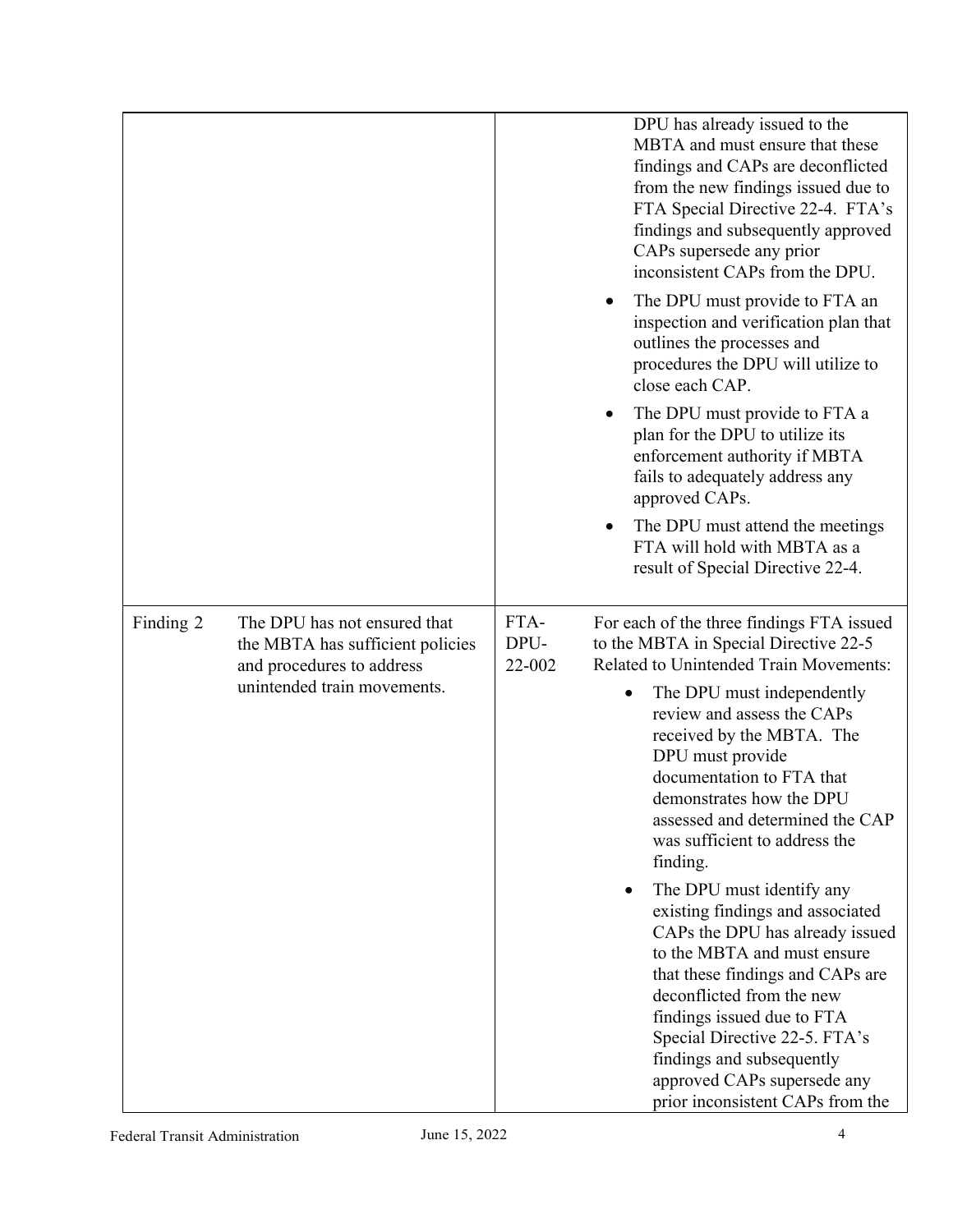|           |                                                                                                                                 |                        | DPU.                                                                                                                                                                                                                                                                                                                                                                    |
|-----------|---------------------------------------------------------------------------------------------------------------------------------|------------------------|-------------------------------------------------------------------------------------------------------------------------------------------------------------------------------------------------------------------------------------------------------------------------------------------------------------------------------------------------------------------------|
|           |                                                                                                                                 |                        | The DPU must provide to FTA<br>an inspection and verification<br>plan that outlines the processes<br>and procedures the DPU will<br>utilize to close each CAP.                                                                                                                                                                                                          |
|           |                                                                                                                                 |                        | The DPU must provide to FTA a<br>$\bullet$<br>plan for the DPU to utilize its<br>enforcement authority if MBTA<br>fails to adequately address any<br>approved CAPs.                                                                                                                                                                                                     |
|           |                                                                                                                                 |                        | The DPU must attend the bi-<br>weekly meetings FTA will hold<br>with MBTA as a result of Special<br>Directive 22-5.                                                                                                                                                                                                                                                     |
| Finding 3 | The DPU has not ensured that<br>the MBTA has sufficient policies<br>and procedures related to the<br>Operations Control Center. | FTA-<br>DPU-<br>22-003 | For each of the seven findings FTA<br>issued to the MBTA in Special Directive<br>22-6 Related to Operations Control<br>Center:                                                                                                                                                                                                                                          |
|           |                                                                                                                                 |                        | The DPU must independently<br>$\bullet$<br>review and assess the CAPs or<br>other documentation received by<br>the MBTA, as required based on<br>the finding and action. The DPU<br>must provide documentation to<br>FTA that demonstrates how the<br>DPU assessed and determined the<br>CAP or documentation was<br>sufficient to address the finding.                 |
|           |                                                                                                                                 |                        | The DPU must identify any<br>existing findings and associated<br>CAPs the DPU has already issued<br>to the MBTA and must ensure<br>that these findings and CAPs are<br>deconflicted from the new<br>findings issued due to FTA<br>Special Directive 22-6. FTA's<br>findings and subsequently<br>approved CAPs supersede any<br>prior inconsistent CAPs from the<br>DPU. |
|           |                                                                                                                                 |                        | The DPU must provide to FTA<br>$\bullet$<br>an inspection and verification<br>plan that outlines the processes                                                                                                                                                                                                                                                          |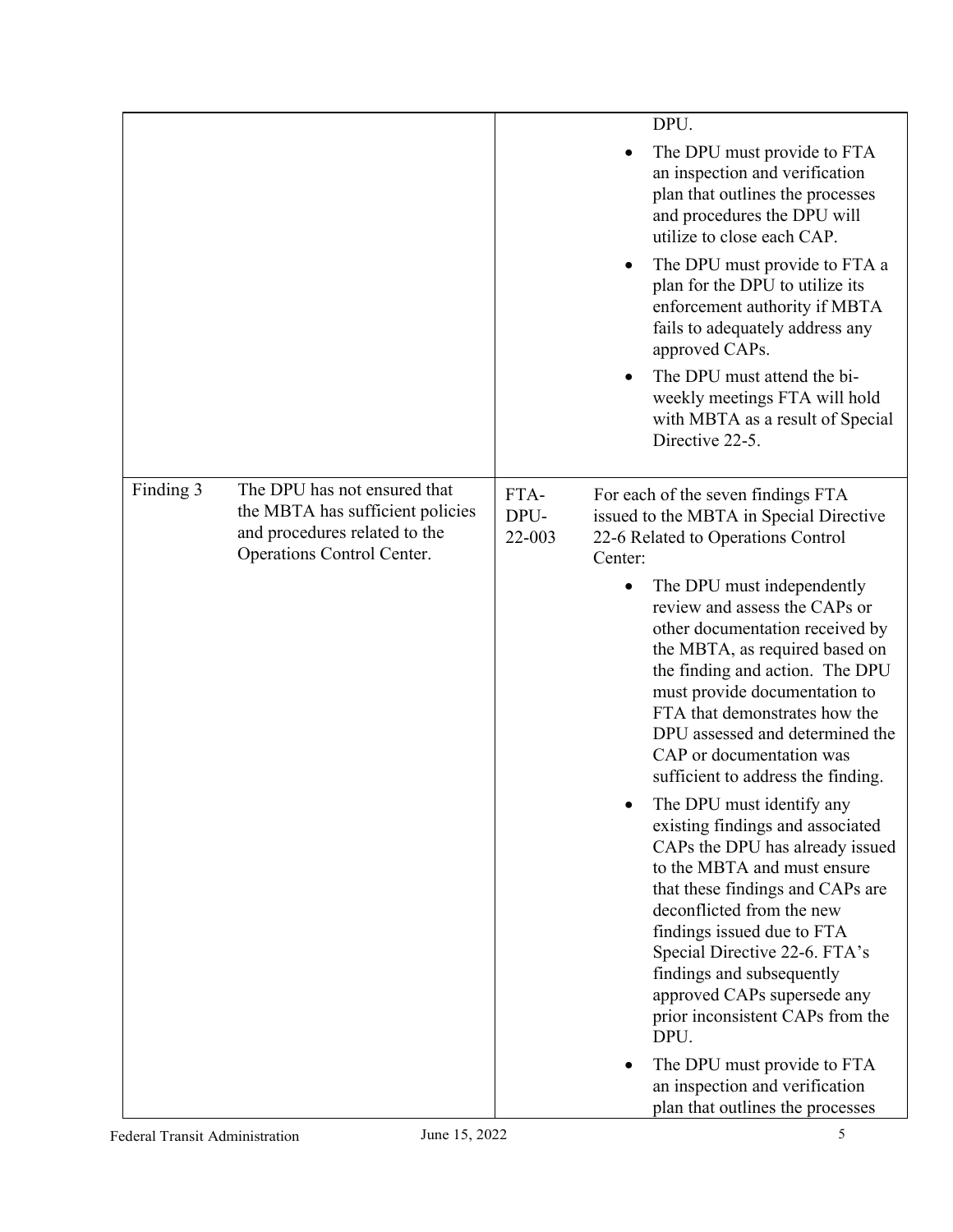|           |                                                                                                      |                        | and procedures the DPU will<br>utilize to close each CAP.                                                                                                                                                                                                                                                                                                               |
|-----------|------------------------------------------------------------------------------------------------------|------------------------|-------------------------------------------------------------------------------------------------------------------------------------------------------------------------------------------------------------------------------------------------------------------------------------------------------------------------------------------------------------------------|
|           |                                                                                                      |                        | The DPU must provide to FTA a<br>plan for the DPU to utilize its<br>enforcement authority if MBTA<br>fails to adequately address any<br>approved CAPs.                                                                                                                                                                                                                  |
|           |                                                                                                      |                        | The DPU must attend the<br>meetings FTA will hold with<br>MBTA as a result of Special<br>Directive 22-6.                                                                                                                                                                                                                                                                |
| Finding 4 | The DPU has not ensured that the<br>MBTA has sufficient policies and<br>procedures related to lapsed | FTA-<br>DPU-<br>22-004 | For each of the three findings FTA issued<br>to the MBTA in Special Directive 22-7<br>Related to Lapsed Certifications:                                                                                                                                                                                                                                                 |
|           | certifications.                                                                                      |                        | The DPU must independently<br>$\bullet$<br>review and assess the CAPs or<br>other documentation received by<br>the MBTA, as required based on<br>the finding and action. The DPU<br>must provide documentation to<br>FTA that demonstrates how the<br>DPU assessed and determined the<br>CAP or documentation was<br>sufficient to address the finding.                 |
|           |                                                                                                      |                        | The DPU must identify any<br>existing findings and associated<br>CAPs the DPU has already issued<br>to the MBTA and must ensure<br>that these findings and CAPs are<br>deconflicted from the new<br>findings issued due to FTA<br>Special Directive 22-7. FTA's<br>findings and subsequently<br>approved CAPs supersede any<br>prior inconsistent CAPs from the<br>DPU. |
|           |                                                                                                      |                        | The DPU must provide to FTA<br>an inspection and verification<br>plan that outlines the processes<br>and procedures the DPU will<br>utilize to close each CAP.                                                                                                                                                                                                          |
|           |                                                                                                      |                        | The DPU must provide to FTA a<br>plan for the DPU to utilize its<br>enforcement authority if MBTA                                                                                                                                                                                                                                                                       |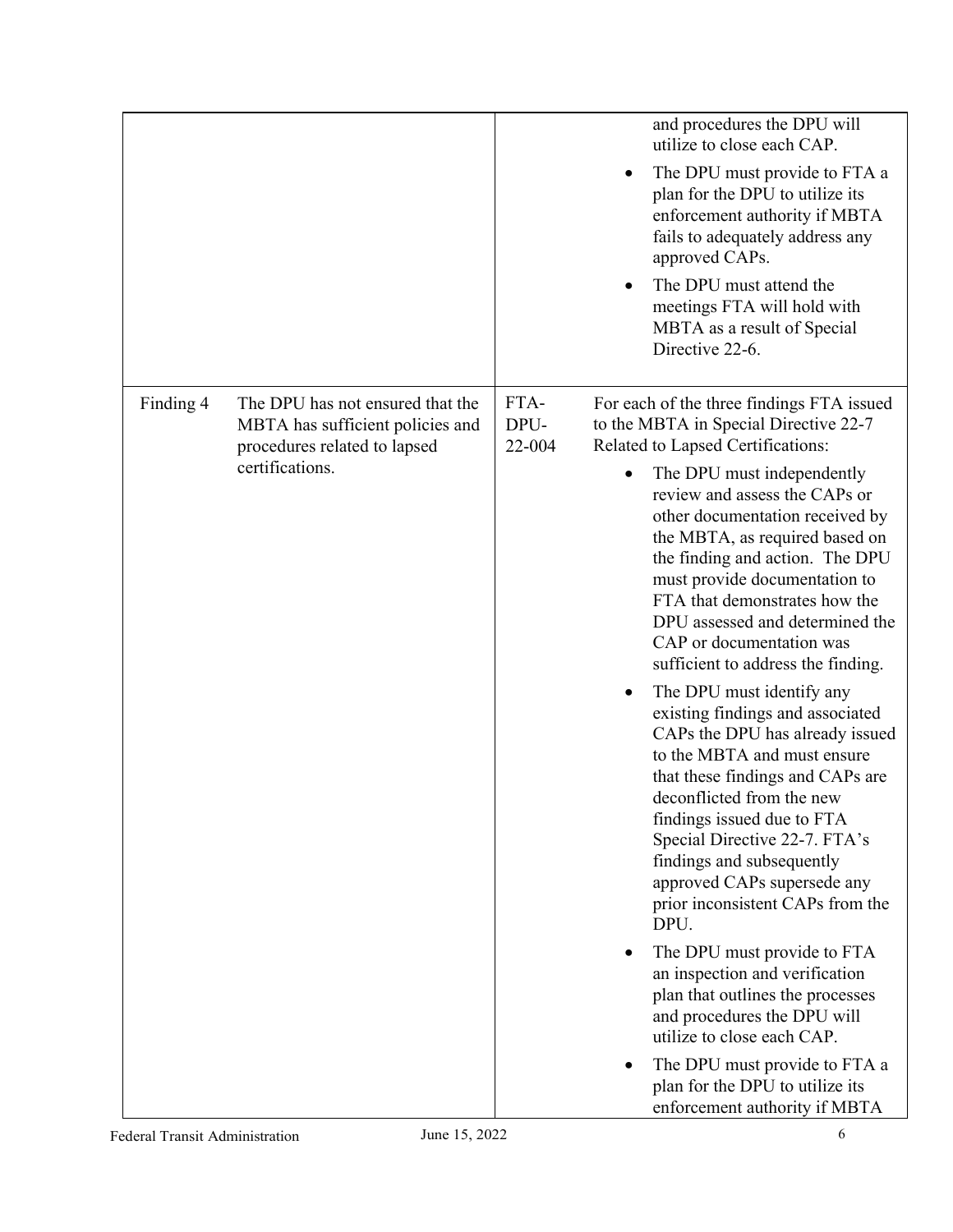| fails to adequately address any<br>approved CAPs.                                       |
|-----------------------------------------------------------------------------------------|
| • The DPU must attend the<br>meetings FTA will hold with<br>MBTA as a result of Special |
| Directive 22-7.                                                                         |

Thirty (30) days after the date of this Special Directive, DPU must submit Corrective Action Plans to FTA that demonstrates the specific actions the DPU will take to address actions specified in this Special Directive and if necessary, a milestone schedule for completing each activity; the responsible parties for action and their contact information; and the verification strategy for ensuring the completion of required work.

FTA will review and approve (with revisions as necessary) DPU's CAPs and will monitor the - DPU's progress in resolving each finding and required action.

FTA will continue to conduct weekly meetings with DPU to review its progress until such time as FTA determines that these meetings are no longer needed or may be conducted with less frequency.

#### **PETITION FOR RECONSIDERATION**

As set forth in 49 CFR § 670.27(d), the DPU has thirty (30) calendar days from the date of this Special Directive to petition for reconsideration with the FTA Administrator. The petition must be in writing and signed by the Chair of the DPU and must include a brief explanation of why the DPU believes the Special Directive should not apply to it or why compliance with the Special Directive is not possible, is not practicable, is unreasonable, or is not in the public interest. In addition, the petition must include relevant information regarding the factual basis upon which the Special Directive was issued, information in response to any alleged violation or in mitigation thereof, recommend alternative means of compliance for consideration, and any other information deemed appropriate. Unless explicitly stayed or modified by the Administrator, this Special Directive will remain in effect and must be observed pending review of a petition for reconsideration. 

Within ninety (90) days of receipt of the petition, the Administrator will provide a written response. In reviewing the petition, the Administrator shall grant relief only where the DPU has clearly articulated an alternative action that will provide, in the Administrator's judgment, a level of safety equivalent to that provided by compliance with this Special Directive. In reviewing any petition for reconsideration, the Administrator shall grant petitions only where the DPU has clearly articulated legal or material facts not in evidence at the time of this Special Directive.

#### **ENFORCEMENT**

Violation of this Special Directive or the terms of any written plan adopted pursuant to this Special Directive in accordance with FTA's authorities under 49 U.S.C. § 5329 may result in a